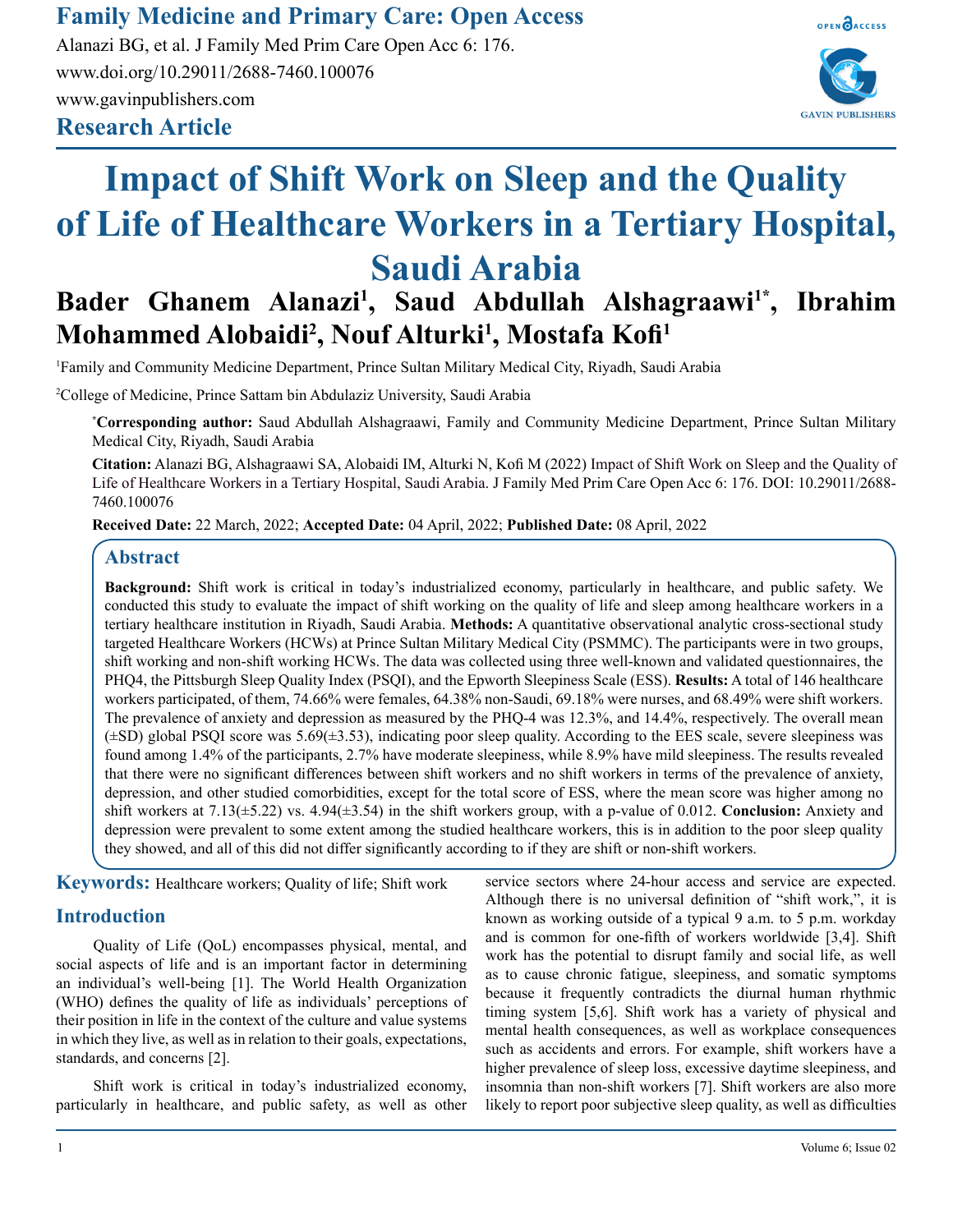with concentration during the day, as well as participation in social and leisure activities [8]. These findings imply that work schedules have a significant impact on not only sleep but also lifestyle during nonwork hours.

Several studies have found a link between shift work and health problems, which is usually attributed to chronic misalignment between the endogenous circadian timing system and behavioral cycles such as sleep/wake and fasting/feeding cycles [9]. Sleep deprivation, cardiovascular disease [10], obesity, metabolic syndrome, and diabetes mellitus [11-13], mood disorders, depression [14], cancer [15,16], and cognitive function impairment are all likely outcomes of this disruption of the normal circadian cycle [17].

A systematic review study showed that, Overall, young age, male gender, low morningness, high flexibility, low languidity, low neuroticism, high extraversion and internal locus of control, and some genetic dispositions are associated with higher shift work tolerance [18].

Because of the importance of health care workers' health and the impact of shift work on shift workers' physical and mental health, occupational performance, and safety, we conducted this study to evaluate the impact of shift working on the quality of life and sleep among healthcare workers in a tertiary healthcare institution in Riyadh, Saudi Arabia.

#### **Methods**

This was a quantitative observational analytic crosssectional study that targeted Healthcare Workers (HCWs) at Prince Sultan Military Medical City (PSMMC) regardless of their medical specialty in the medical field. The targeted population was from two different groups: group 1 (HCWs working in shifts), and the inclusion criteria for this group were working for a number for shifts regularly on a monthly variable schedule in form of either partially as in form of being on-call, or is working in a shift schedule with involvement of non-morning shifts. The exclusion criteria were non-medical health care workers, and undergraduate students/interns. The second group, group 2 (non-shift workers), and included subjects were those who work for fixed non-shift work-related day schedules, and the exclusion criteria were nonmedical health care workers, and undergraduate students/interns. The case definition of shift work that was used in the current study

is "a healthcare-related work that requires the HCWs to work for hours between 4 PM to 7 AM".

The data collection tool for the current study was a selfadministered questionnaire that was distributed to the targeted population. The data collection tool included three well-known and validated questionnaires, which are the PHQ4, the Pittsburgh Sleep Quality Index (PSQI), and the Epworth Sleepiness Scale (ESS). This is in addition to the socio-demographic characteristics of the participants, which included age, gender, weight, height, nationality, nature of work, caffeinated/carbonated drinks/day, smoking status, physical activity status, the status of shift-work & its frequency per week, time since being involved in shift work, and comorbidities.

The study has been conducted after taking ethical approval from the Institutional Review Board (IRB) at PSMMC. The aims and objectives of the study were explained to the HCWs, and those who accepted to participate were asked to sign a written consent form. Participants were informed that data will be kept confidential and anonymously and will be used for research purposes only.

#### **Statistical analysis**

Data were analyzed by using Statistical Package for Social Studies (SPSS 22; IBM Corp., New York, NY, USA). Continuous variables were expressed as mean ± standard deviation. Categorical variables were expressed as percentages. T-test was used for continuous variables. Chi-square and Fisher's Extract tests were used for categorical variables. A p-value  $\leq 0.05$  was considered statistically significant.

#### **Results**

A total of 146 healthcare workers participated in the current study, almost three- quarters of them (74.66%) were females, the mean ( $\pm$ SD) age was 31.73( $\pm$ 5.47) years, most of them were non-Saudi (64.38%), and nurses (69.18%). The highest percentage (42.47%) of the participants was taking coffee, cola, and power drinks twice daily. Smoking was reported among 28.77% of the participants, and only 33.56% reported doing regular physical activity. Most of the participants (68.49%) were shift workers, more than half (56.57%) of them were working in shift works for a period of 1 to 5 years, and 48% were doing shift work 5 times per week. Data is shown in table 1.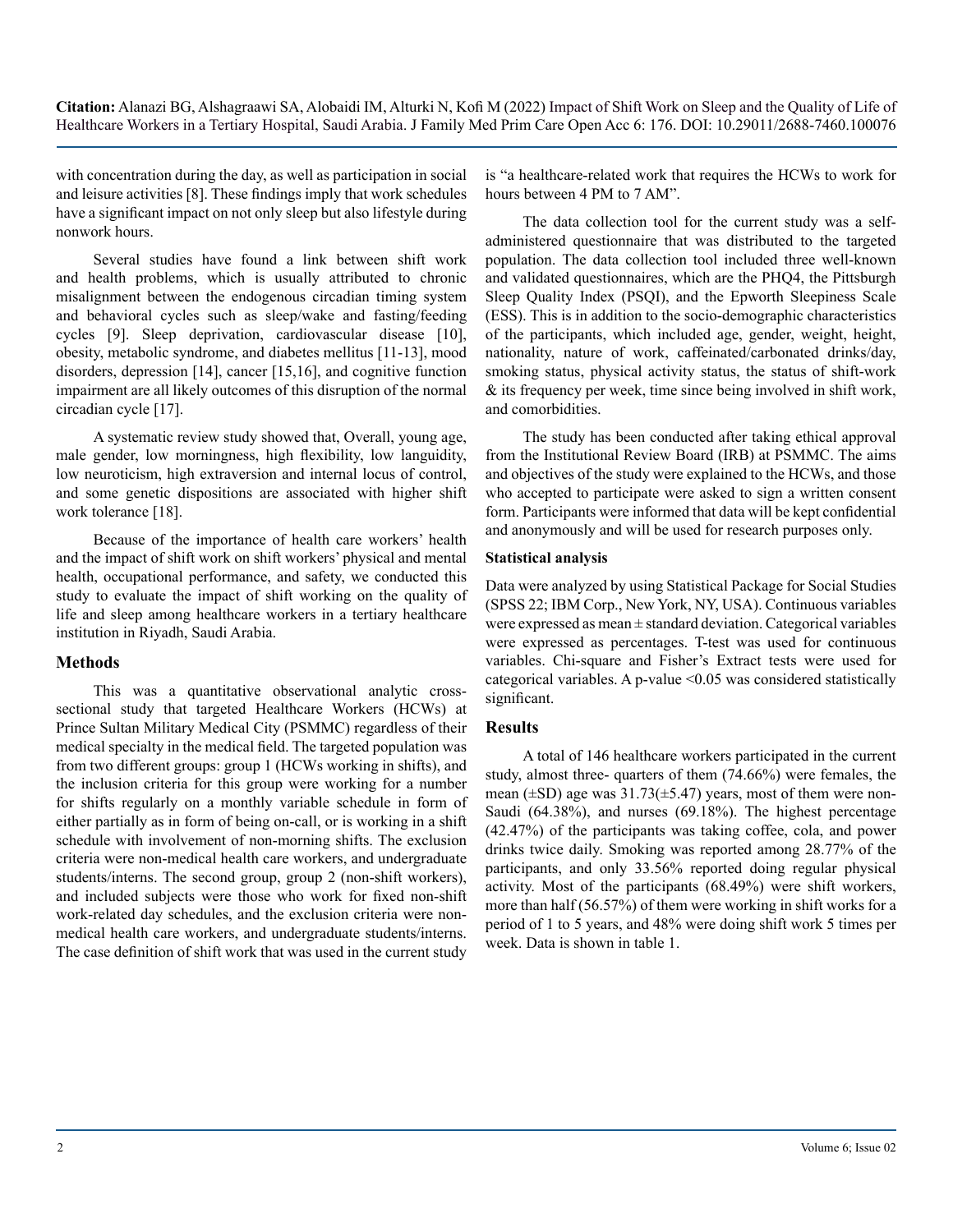|                                                           |                             | Number           | $\frac{0}{0}$ |
|-----------------------------------------------------------|-----------------------------|------------------|---------------|
|                                                           | Male                        | 37               | 25.34         |
| Gender                                                    | Female                      | 109              | 74.66         |
| Age (Mean, SD)                                            |                             | 31.73            | 5.47          |
| Weight (Mean, SD)                                         |                             | 70.80            | 16.93         |
| Height (Mean, SD)                                         |                             | 162.11           | 16.84         |
|                                                           | Saudi                       | 52               | 35.62         |
| Nationality                                               | Non Saudi                   | 94               | 64.38         |
|                                                           | nurse                       | 101              | 69.18         |
| Working as                                                | physician                   | 35               | 23.97         |
|                                                           | technicians                 | 10               | 6.85          |
|                                                           | Family medicine             | 41               | 28.08         |
|                                                           | Emergency medicine          | $\boldsymbol{7}$ | 4.79          |
|                                                           | ICU                         | 5                | 3.42          |
| Work in                                                   | Pediatrics                  | 5                | 3.42          |
|                                                           | Radiology                   | 14               | 9.59          |
|                                                           | <b>Internal Medicine</b>    | $\mathbf{1}$     | 0.68          |
|                                                           | Oncology                    | $\mathbf{1}$     | 0.68          |
|                                                           | Other                       | 72               | 49.32         |
|                                                           | never                       | 15               | 10.27         |
|                                                           | $\mathbf{1}$                | 41               | 28.08         |
| How much intake of coffee, Cola, Power Drinks per day?    | $\sqrt{2}$                  | 62               | 42.47         |
|                                                           | $\mathfrak{Z}$              | 23               | 15.75         |
|                                                           | $\overline{4}$              | 5                | 3.42          |
| Do you smoke Cigarettes or                                | Yes                         | 42               | 28.77         |
| Water pipe daily?                                         | N <sub>0</sub>              | 104              | 71.23         |
|                                                           | Yes                         | 97               | 66.44         |
| Do you do Regular physical activity daily:                | $\rm No$                    | 49               | 33.56         |
| Are you a shift worker? (Shift workers is an employee who | Yes                         | 100              | 68.49         |
| works shifts outside standard working hours.)             | $\rm No$                    | 46               | 31.51         |
| For how many years have you                               | 3 months to 1 year          | 12               | 12.12         |
|                                                           | 1 year to less than 5 years | 56               | 56.57         |
| been doing shift work                                     | More than or equal 5 years  | $31\,$           | 31.31         |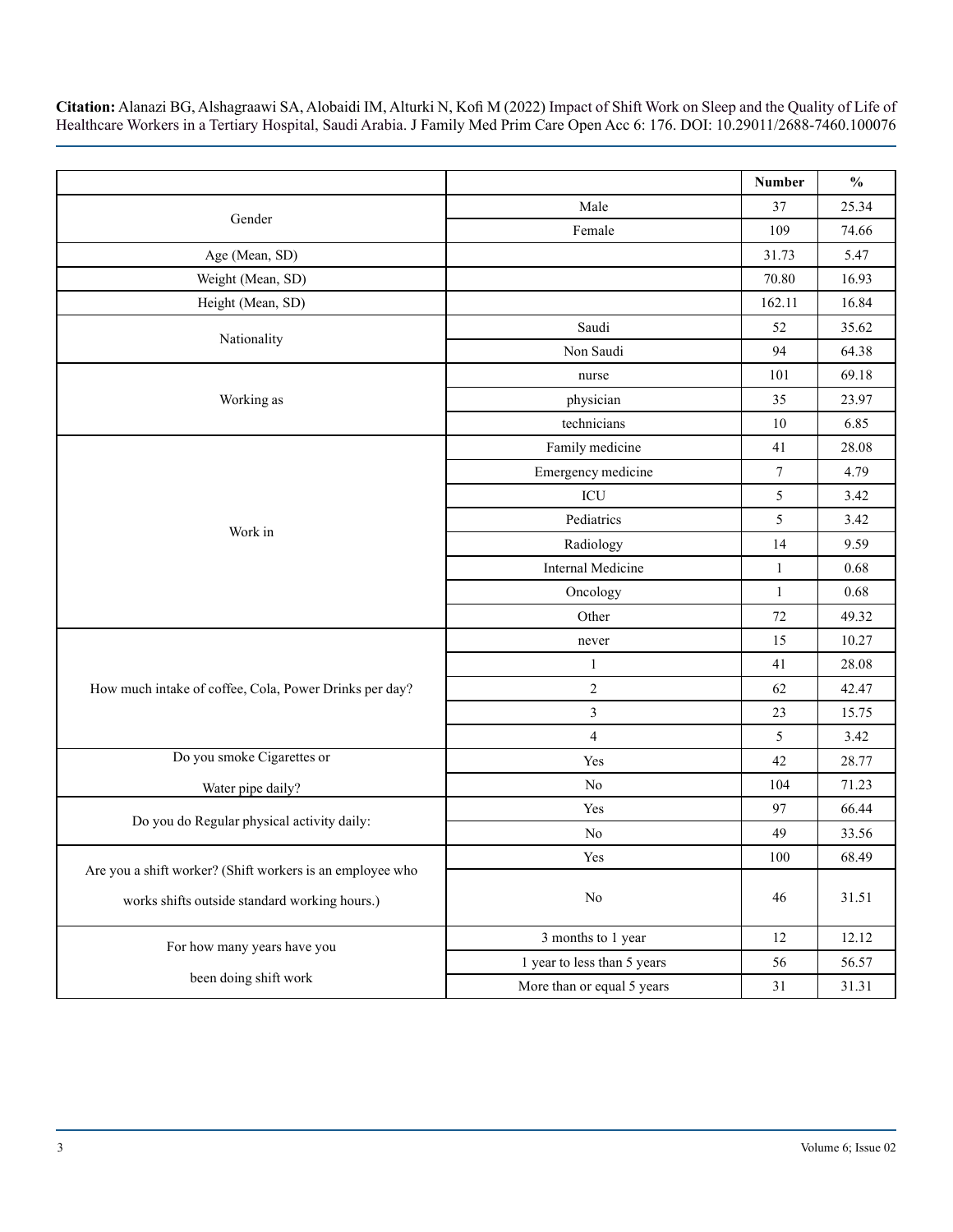| How frequent do you do shift work? | 6-7 times per week         | 21 | 21.00 |
|------------------------------------|----------------------------|----|-------|
|                                    | 5 times per week           | 48 | 48.00 |
|                                    | 4 times per week           | 14 | 14.00 |
|                                    | 3 times per week           | 10 | 10.00 |
|                                    | Less than 3 times per week |    | 7.00  |

**Table 1:** Characteristics of the participants (N=146).

As shown in table 2, the prevalence of self-reported hypertension, diabetes, anxiety, and depression among the studied sample was 11.64%, 6.85%, 9.59%, and 4.11%, respectively. A percentage of 6.16% of the participants reported having a traffic road accident as a driver in the past few months.

|                                             |                                                | Number | $\frac{0}{0}$ |
|---------------------------------------------|------------------------------------------------|--------|---------------|
|                                             | Road traffic accidents as a driver             | 9      | 6.16          |
| In the past few months, have you had?       | Domestic (Home) accidents like<br>(Knife cuts) | 17     | 11.64         |
|                                             | None                                           | 94     | 64.38         |
|                                             | High_blood_pressure                            | 17     | 11.64         |
|                                             | DM                                             | 10     | 6.85          |
| Have you been any of these health problems? | Depression                                     | 6      | 4.11          |
|                                             | Anxiety                                        | 14     | 9.59          |
|                                             | None                                           | 108    | 73.97         |

#### **Table 2:** Comorbidities.

The prevalence of anxiety and depression as measured by the PHQ-4 in the current study is shown in table 3. Anxiety prevalence was 12.3%, while depression was prevalent among 14.4% of the participated healthcare workers. For the severity of depression and anxiety, they were severe among 6.2%, moderate among 6.2%, and mild among 12.3%.

|                                 |          | <b>Number</b> | Prevalence $(\% )$ |
|---------------------------------|----------|---------------|--------------------|
|                                 | Normal   | 110           | 75.3               |
|                                 | Mild     | 18            | 12.3               |
| <b>Anxiety &amp; Depression</b> | Moderate |               | 6.2                |
|                                 | Severe   |               | 6.2                |
| Anxiety                         |          | 18            | 12.3               |
| <b>Depression</b>               |          | 21            | 14.4               |

**Table 3:** Prevalence of Anxiety & Depression (PHQ4).

The sleep quality assessment as measured by the PSQI is shown in table 4. The overall mean  $(\pm SD)$  global PSQI score was 5.69( $\pm$ 3.53), indicating poor sleep quality. The highest mean scores were for the sleep latency and sleep duration components, with mean scores of  $1.01(\pm 0.88)$ , and  $1.00(\pm 0.84)$ , respectively. The mean total score of the Epworth sleepiness scale was  $5.63(\pm 4.25)$ . Severe sleepiness was found among 1.4% of the participants, 2.7% have moderate sleepiness, while 8.9% have mild sleepiness, as shown in table 5.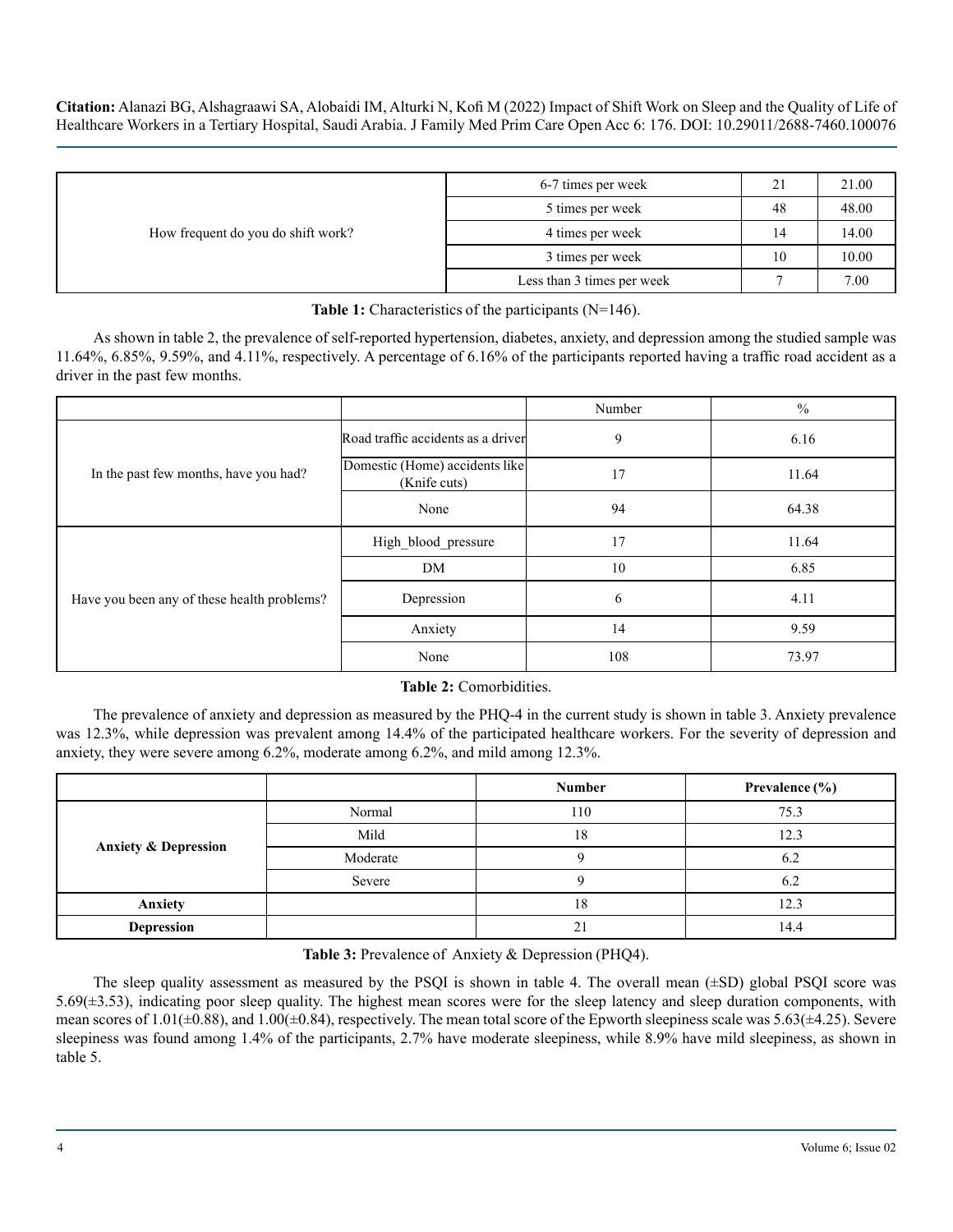| Component*                      | Mean | <b>SD</b> |
|---------------------------------|------|-----------|
| Subjective sleep quality        | 0.95 | 0.75      |
| Sleep latency                   | 1.01 | 0.88      |
| Sleep duration                  | 1.00 | 0.84      |
| Sleep efficiency                | 0.82 | 0.89      |
| Sleep disturbance               | 0.97 | 0.64      |
| Use of sleep medication         | 0.40 | 0.77      |
| Daytime dysfunction             | 0.66 | 0.84      |
| Global PSQI Score** (Out of 21) | 5.69 | 3.53      |

\* Each scored 0 (no difficulty) to 3 (severe difficulty). \*\*Higher scores indicate worse sleep quality (A total score of "5" or greater is indicative of poor sleep quality. If you scored "5" or more it is suggested that you discuss your sleep habits with a healthcare provider)

|  |  |  | Table 4: Sleep Quality Assessment (PSQI). |  |
|--|--|--|-------------------------------------------|--|
|--|--|--|-------------------------------------------|--|

|                     | <b>Number</b> | Prevalence $(\% )$ |
|---------------------|---------------|--------------------|
| Normal sleepiness   | 127           | 87.0               |
| Mild sleepiness     |               | 8.9                |
| Moderate sleepiness |               | 2.7                |
| Severe sleepiness   |               | . . 4              |
|                     |               |                    |

Mean of the total score of Epworth Sleepiness Scale (ESS)=5.63±4.25

#### **Table 5:** Epworth Sleepiness Scale (ESS).

The mean total score of Sleep Quality Assessment (PSQI), PHQ4, and Epworth Sleepiness Scale (ESS) by shift workers is shown in table 6. The results revealed that there were no significant differences between shift workers and no shift workers in any of the studied variables except for the total score of Epworth Sleepiness Scale (ESS), where the mean score was higher among no shift workers at 7.13( $\pm$ 5.22) vs. 4.94( $\pm$ 3.54) in the shift workers group, with a p-value of 0.012.

|                                 | <b>Shift Worker</b> |           |      |           |         |
|---------------------------------|---------------------|-----------|------|-----------|---------|
|                                 | <b>Yes</b>          |           | No   |           |         |
|                                 | Mean                | <b>SD</b> | Mean | <b>SD</b> | P value |
| PSQI Component*                 |                     |           |      |           |         |
| Subjective sleep quality        | 0.95                | 0.74      | 0.96 | 0.76      | 0.961   |
| Sleep latency                   | 0.96                | 0.83      | 1.11 | 0.99      | 0.380   |
| Sleep duration                  | 0.94                | 0.83      | 1.13 | 0.87      | 0.203   |
| Sleep efficiency                | 0.83                | 0.91      | 0.79 | 0.87      | 0.810   |
| Sleep disturbance               | 0.97                | 0.64      | 0.98 | 0.65      | 0.943   |
| Use of sleep medication         | 0.30                | 0.61      | 0.61 | 1.02      | 0.062   |
| Daytime dysfunction             | 0.63                | 0.82      | 0.74 | 0.88      | 0.468   |
| Global PSQI Score** (Out of 21) | 5.48                | 3.49      | 6.15 | 3.63      | 0.287   |
| Total score of PHQ4 (Out of 12) | 1.98                | 2.92      | 2.15 | 2.87      | 0.740   |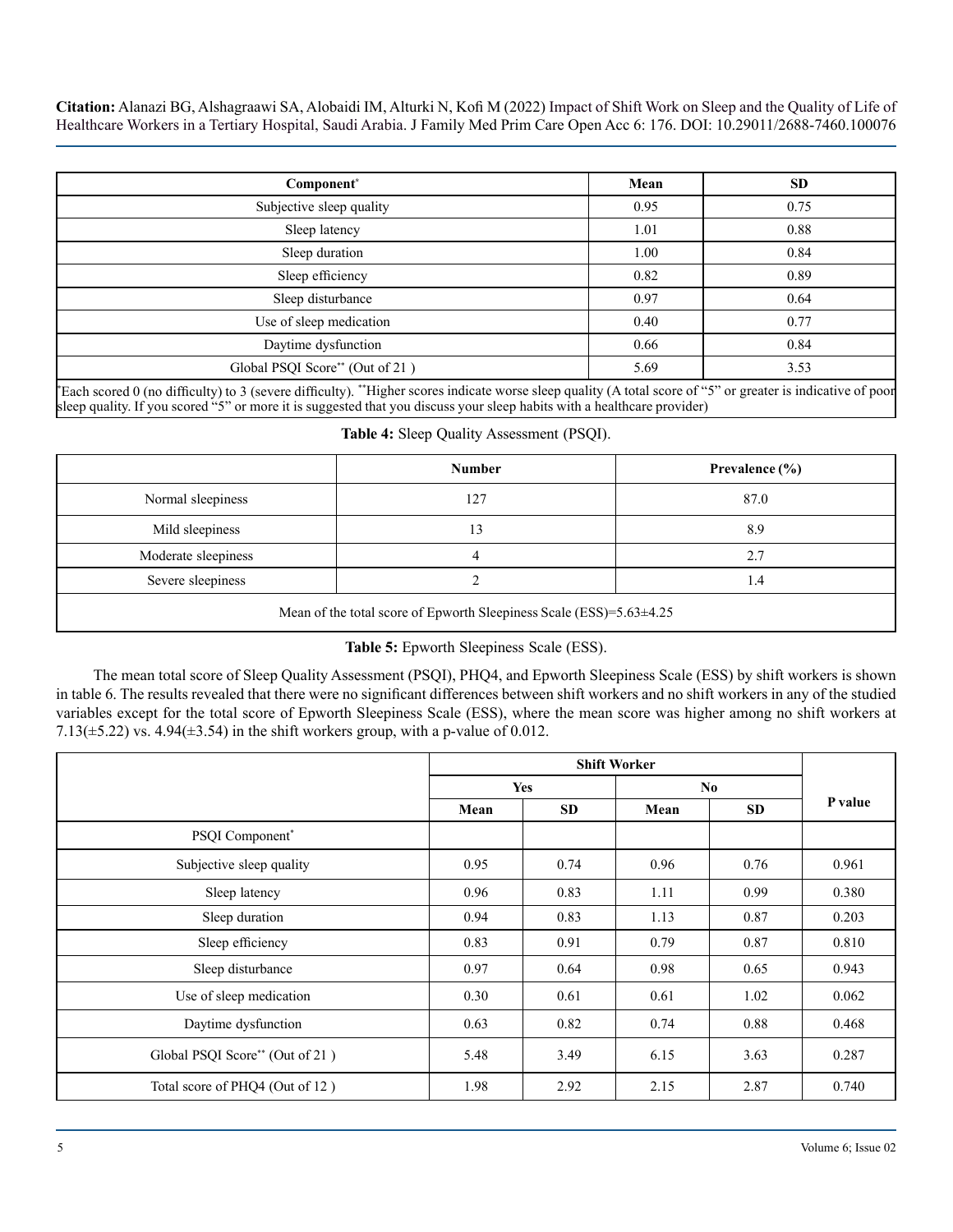| Total score of Epworth Sleepiness Scale                                                                                                                     | 4.94 | 3.54 | 7.13 | 5.22 | 0.012 |
|-------------------------------------------------------------------------------------------------------------------------------------------------------------|------|------|------|------|-------|
| $(ESS)$ (Out of 24)                                                                                                                                         |      |      |      |      |       |
| "Each scored 0 (no difficulty) to 3 (severe difficulty); "Higher scores indicate worse sleep quality (A total score of "5" or greater is indicative of poor |      |      |      |      |       |

**Table 6:** Mean of total score of Sleep Quality Assessment (PSQI), PHQ4 and Epworth Sleepiness Scale (ESS) by shift worker.

sleep quality. If you scored "5" or more it is suggested that you discuss your sleep habits with a healthcare provider); "Significant p value

There were no significant differences between the shift work and no shift work participants in terms of any of the studied comorbidities, since all p values were >0.05, as shown in table 7. Similarly, the two groups did not differ significantly in regards to the prevalence of anxiety, depression, and their severity. On the other hand, there was a statistically significant (P>0.002) difference according to the Epworth Sleepiness Scale (ESS), where the prevalence of normal sleepiness was higher among shift workers at 94% compared to 71.7% in no shift work, as shown in table 8.

|                                                |                                             | <b>Shift Worker</b> |                              |         |               |         |
|------------------------------------------------|---------------------------------------------|---------------------|------------------------------|---------|---------------|---------|
|                                                |                                             |                     | No $(n=46)$<br>Yes $(n=100)$ |         |               |         |
|                                                |                                             | <b>Number</b>       | $\frac{0}{0}$                | Number  | $\frac{0}{0}$ | P value |
|                                                | Road traffic accidents as a driver          | 8                   | 8.0                          | $\perp$ | 2.2           | 0.162   |
| In the past few months, have you had?          | Domestic (Home) accidents like (Knife cuts) | 13                  | 13.0                         | 4       | 8.7           | 0.326   |
|                                                | None                                        | 60                  | 60.0                         | 34      | 73.9          | 0.103   |
|                                                | High blood_pressure                         | 11                  | 11.0                         | 6       | 13.0          | 0.721   |
|                                                | DM                                          | 6                   | 6.0                          | 4       | 8.7           | 0.389   |
| Have you been any of these health<br>problems? | Depression                                  | $\overline{4}$      | 4.0                          | 2       | 4.3           | 0.616   |
|                                                | Anxiety                                     | $\overline{7}$      | 7.0                          | 7       | 15.2          | 0.117   |
|                                                | None                                        | 74                  | 74.0                         | 34      | 73.9          | 0.991   |

**Table 7:** Comorbidities by shift worker.

| Normal<br>Mild | <b>Number</b><br>78                                                                        | Yes $(n=100)$<br>$\frac{0}{0}$ | $No(n=46)$<br><b>Number</b> | $\frac{0}{0}$ | P value  |
|----------------|--------------------------------------------------------------------------------------------|--------------------------------|-----------------------------|---------------|----------|
|                |                                                                                            |                                |                             |               |          |
|                |                                                                                            |                                |                             |               |          |
|                |                                                                                            | 78.0                           | 32                          | 69.6          |          |
|                | 9                                                                                          | 9.0                            | 9                           | 19.6          |          |
| Moderate       | 7                                                                                          | 7.0                            | $\overline{2}$              | 4.3           |          |
|                | 6                                                                                          | 6.0                            | 3                           | 6.5           | 0.318    |
|                | 11                                                                                         | 11.0                           | $\overline{7}$              | 15.2          | 0.471    |
|                | 15                                                                                         | 15.0                           | 6                           | 13.0          | 0.754    |
|                | 94                                                                                         | 94.0                           | 33                          | 71.7          |          |
|                | 5                                                                                          | 5.0                            | 8                           | 17.4          |          |
|                |                                                                                            | 1.0                            | 3                           | 6.5           |          |
|                | $\boldsymbol{0}$                                                                           | $\boldsymbol{0}$               | $\overline{2}$              | 4.3           | $0.002*$ |
|                | Severe<br>Normal sleepiness<br>Mild sleepiness<br>Moderate sleepiness<br>Severe sleepiness |                                |                             |               |          |

**Table 8:** Prevalence of Anxiety & Depression (PHQ4) and Epworth Sleepiness Scale (ESS) by shift worker.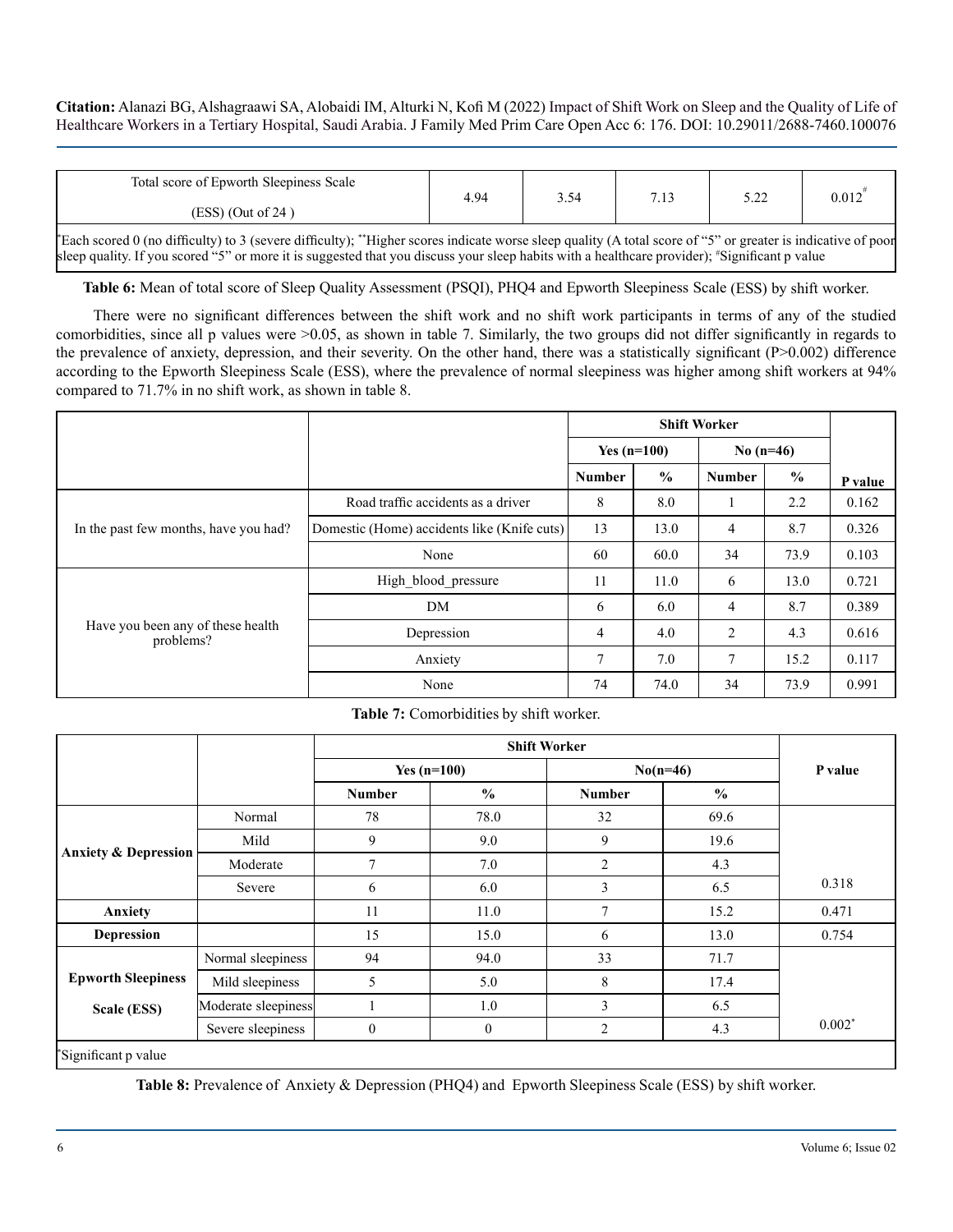# **Discussion**

The results of the current study revealed that a nonnegligible percentage of the participated healthcare professionals have anxiety and depression, and the condition was severe in almost half of them. In addition, the participants showed poor sleep quality, particularly for the sleep latency and sleep duration.

The reported prevalence of anxiety in the current study at 12.3% is considered almost half of that reported during the COVID-19 pandemic at 23.2% of HCWs according to a systematic study [20]. However, online research in Egypt found that 90.5% of HCWs who were exposed to the COVID-19 pandemic felt varying degrees of worry [21]. The discrepancies in the samples and working circumstances are to blame for the discrepancy. Other explanations of the low prevalence of anxiety in the current study might include the time differences since now vaccinations are available and personnel protective equipment is adequate compared to the previous studies at the beginning of the pandemic.

Similarly, the prevalence of depression among HCWs in the current study is lower than other previous similar studies one of which showed that a total of 57.9% of those who took part were depressed in some way [22]. In addition, according to a systematic review analysis, 22.8% of HCWs experienced depressive symptoms during the COVID-19 [20], and Aly, et al. observed in their study that 94 percent of healthcare providers had mild to severe depression during the COVID-19 pandemic [21].

In agreement with the current study findings, previous studies showed that healthcare workers suffer from poor sleep quality. Sleep disturbances are frequent among healthcare workers, including nurses, physicians, and administrative and technical personnel. There is growing disagreement concerning the prevalence of sleep problems among HCWs, which ranges from 21 to 65.5%. HCWs are at an elevated risk for mental health disorders and sleep difficulties during the current COVID-19 pandemic, due to high-stress levels, greater likelihood of infection, heavy workloads, and weariness [23-28]. Poor sleep quality among HCWs was also reported before the COVID-19 pandemic. A study conducted among healthcare workers in Iran using the PSQI showed that poor sleep quality is common among the participants [29].

Unexpectedly, daytime sleepiness score as measured by the ESS was significantly higher among the non-shift work, and also the PSQI score was higher among the non-shift work but the difference was statistically non-significant. In contrast to this, a previous local study showed that the PSQI score was elevated in both groups but higher in shift workers (p=0.001) [30]. One would think that the PSQI score to be normal  $(\leq 5)$  in the non-shift work; nevertheless, the average PSQI global score was 6.15 among non-shift employees, which is even higher than the shift working group at 5.48. This finding could be explained by the fact that non-shift workers may also suffer from sleep disorders. Another possible reason is that this group was previously exposed to shift work, which may have contributed to their current sleep issues. Long sleep latency and short sleep duration seem to be the main variables that contribute to poor sleep quality among health care professionals, as they were high compared to the other measured variables, especially in non-shift work.

Both groups scored ESS values that were consistent with normal day sleepiness. This data might be explained by supposing that shift employees take naps in between shifts or drink caffeinated drinks throughout their shifts. Furthermore, health care institutes in Saudi Arabia adhere to international norms for health care personnel' working hours, which may explain why their work shifts are within these guidelines to avoid excessive or extended work tasks, which may lead to excessive daytime sleepiness and medical mistakes [31]. The ESS is infrequently used to detect drowsiness among shift workers, and it is not as widely used as the Multiple Sleep Latency Test (MSLT) in this group [32].

The current study has some limitations including that it reflects a short period of shift work, and it does not reflect a longitudinal period, our study may not be representative of all healthcare professionals in the kingdom, and we did not ask about naps and caffeine intake in shift workers, this might have affected our study and result in particular daytime sleepiness. In addition, PSQI and ESS may not be the best tools to study sleep quality and daytime sleepiness in health care professionals performing shift work.

# **Conclusion**

A considerable percentage of health care workers who participated in the current study were found to have anxiety and depression according to the PHQ-4 at 12.3%, and 14.4%, respectively. In addition, they showed poor sleep quality as measured by the PSQI. When anxiety, depression, and sleep quality were measured according to the shift working status, we found no significant differences.

#### **References**

- **1.** [Tavakoli-Fard N, Mortazavi SA, Kuhpayehzadeh J, Nojomi M \(2016\)](https://pubmed.ncbi.nlm.nih.gov/26489945/)  [Quality of life, work ability and other important indicators of women's](https://pubmed.ncbi.nlm.nih.gov/26489945/)  [occupational health. Int J Occup Med Environ Health 29: 77-84.](https://pubmed.ncbi.nlm.nih.gov/26489945/)
- **2.** [World Health Organization \(1998\) Development of the World Health](https://pubmed.ncbi.nlm.nih.gov/9626712/)  [Organization WHOQOL-BREF quality of life assessment. The](https://pubmed.ncbi.nlm.nih.gov/9626712/)  [WHOQOL Group. Psychol Med 28: 551-558.](https://pubmed.ncbi.nlm.nih.gov/9626712/)
- **3.** [Brown JP, Destiny M, Nagaria Z, Verceles AC, Jobe SL, et al. \(2020\)](https://pubmed.ncbi.nlm.nih.gov/31955278/)  [Mental Health Consequences of Shift Work: An Updated Review.](https://pubmed.ncbi.nlm.nih.gov/31955278/) [Current Psychiatry Rep 22: 7.](https://pubmed.ncbi.nlm.nih.gov/31955278/)
- **4.** [McMenamin TM \(2007\) A time to work: recent trends in shift work and](https://www.bls.gov/opub/mlr/2007/12/art1full.pdf) [flexible schedules. Monthly Labor Review 130: 3-15.](https://www.bls.gov/opub/mlr/2007/12/art1full.pdf)